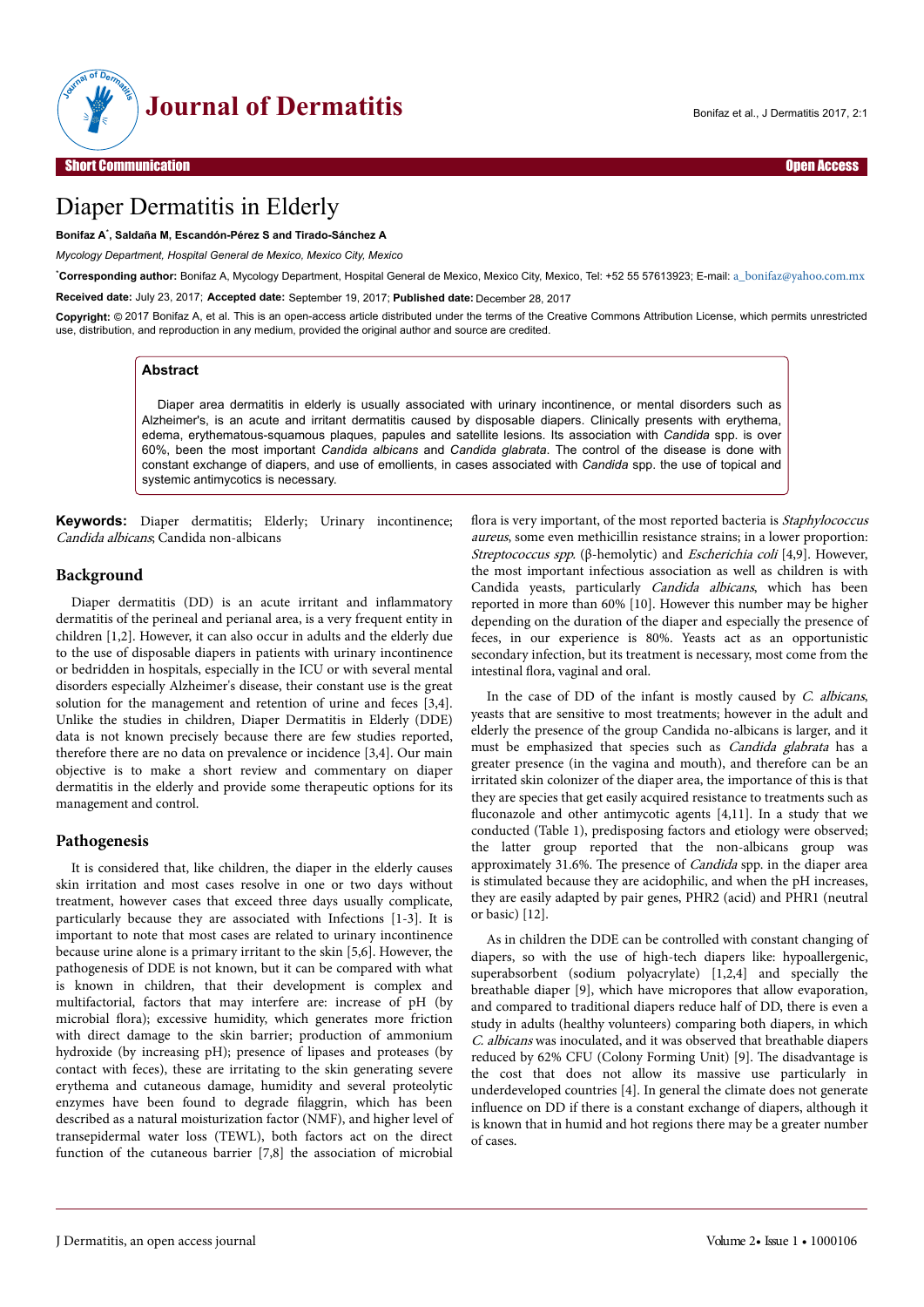**Citation:** Bonifaz A, Saldaña M, Escandón-Pérez S, Tirado-Sánchez A (2017) Diaper Dermatitis in Elderly. J Dermatitis 2: 106.

Page 2 of 3

| <b>Predisposing factors</b>         | $n\frac{9}{6}$ | Etiology                                                                                                  |
|-------------------------------------|----------------|-----------------------------------------------------------------------------------------------------------|
| Urinary incontinence                | 12 (54.5%)     | Candida albicans 14 (63.6%)                                                                               |
| Bedridden patient (ICU)             | 5(22.7%)       | Candida glabrata 04 (18.2%)<br>Candida parapsilosis 03 (13.6%)<br>C. albicans + C. tropicalis $01$ (4.5%) |
| Mental disorder<br>(Alzheimer)      | 4 (18.2%)      |                                                                                                           |
| Topical steroids<br>(betamethasone) | $1(4.5\%)$     |                                                                                                           |

Table 1: Predisposing factors of 22 cases of diaper dermatitis in the elderly.

#### **Clinical manifestation**

The clinical aspects are similar to those of DD of the infant, affecting the buttocks, perineum, groin and sometimes part of the genitals, constituted by erythema, and edema, when associated with Candida infection, erythematous plaques with papules and pustules are presented in the form of satellite lesions, there may be severe cases with erosion and ulceration [2,4,13,14]. In extreme cases granulomatous lesions of the diaper area can be formed with nodular or verrucous lesions [15,16]. In general the symptoms of DDE are burning and pruritus, but it is difficult to evaluate the symptoms, particularly in patients with mental damage [4,10,17,18]. Нe most important differential diagnoses are eczema, inverse psoriasis and contact dermatitis [4,10] the latter in particular to substances such as rubber components of retarder vulcanization or adhesives (glues), especially three compounds: mercaptobenzothiazole, p-tertiary-butylphenolformaldehyde resin) and cyclohexylthiophthalimide [10,19].

#### **Laboratory diagnosis**

Because the association by Candida spp. is of great importance for the treatment, it is necessary to have a laboratory diagnosis that is done by direct examination (10% KOH) or stains with the presence of pseudohyphae and blastoconidia, and only in C. glabrata infection blastoconidium clusters are seen; the cultures are necessary to know the species, being the CHROMcandida<sup>®</sup> of greater utility. Their identification is confirmed by biochemical, molecular and/or proteomic tests [1,4].

#### **Therapeutic options**

The first therapeutic advice is a constant diaper change that reduces the presence of urine and feces, likewise barrier creams, or emollients such as petrolatums, lanolin and creams with zinc oxide can also be used and control of urinary incontinence is also important [13,14,20,21]. Low-potency steroids (hydrocortisone) are only recommended for short time and as long as the DDE is not associated with bacterial or mycotic infections [1,4]. In the initial and small cases of DDE associated with Candida can be treated with topical antimycotics such as nystatin, ciclopirox or imidazole derivatives such as clotrimazole, miconazole, ketoconazole, bifonazole and sertaconazole; they are generally applied twice a day for 7-10 days [4,22,23].

Systemic therapy is recommended only for severe cases and associated with oral, and gastrointestinal infection. Нe most commonly used drug is fluconazole at doses of 100-150 mg/day for periods of 1 week to 1 month depending on the outcome. (Figure 1). Nystatin in suspension is also recommended at a dosage of 1 ml 3-4 times a day (100,000 IU) [4,13,14].



Figure 1: Severe DDE associated to *Candida albicans* + *Candida* tropicalis (basal) and after treatment with fluconazole (150 mg/day per 15 days + sertaconazole 2% cream twice a day).

In cases of bacterial association, topical treatments applied two or three times daily with bacitracin, fusidic acid and muporocin are recommended, the latter also having moderate action against Candida spp. [4,10,14].

## **Conclusion**

DDE is a very frequently observed entity, presented mainly in bedridden patients or in those with urinary incontinence who use disposable diapers and its association with Candida is high (60-80%). DDE in the initial stages can be treated with inert creams and emollients and when there is an infection by Candida, the use of topical antifungals is considered first line treatment and in moderate cases and systemic antifungal in severe cases.

#### **References**

- 1. [Klunk C, Domingues E, Wiss K \(2014\) An update on diaper dermatitis.](https://dx.doi.org/10.1016/j.clindermatol.2014.02.003) [Clin Dermatol 32: 477-487.](https://dx.doi.org/10.1016/j.clindermatol.2014.02.003)
- 2. Wolf R, Wolf D, Tüzün B, Tüzün Y (2000) Diaper dermatitis. Clin Dermatol 18: 657-660.
- 3. [Beguin AM, Malaquin-Pavan E, Guihaire C, Hallet-Lezy AM, Souchon S,](https://dx.doi.org/10.1186/1471-2318-10-86) [et al. \(2010\) Improving diaper design to address incontinence associated](https://dx.doi.org/10.1186/1471-2318-10-86) [dermatitis. BMC Geriatr 10: 86.](https://dx.doi.org/10.1186/1471-2318-10-86)
- 4. [Bonifaz A, Rojas R, Tirado-Sánchez A, Chávez-López D, Mena C, et al.](https://dx.doi.org/10.1007/s11046-016-0020-9) (2016) Superficial [mycoses associated with diaper dermatitis.](https://dx.doi.org/10.1007/s11046-016-0020-9) [Mycopathologia 181: 671-679.](https://dx.doi.org/10.1007/s11046-016-0020-9)